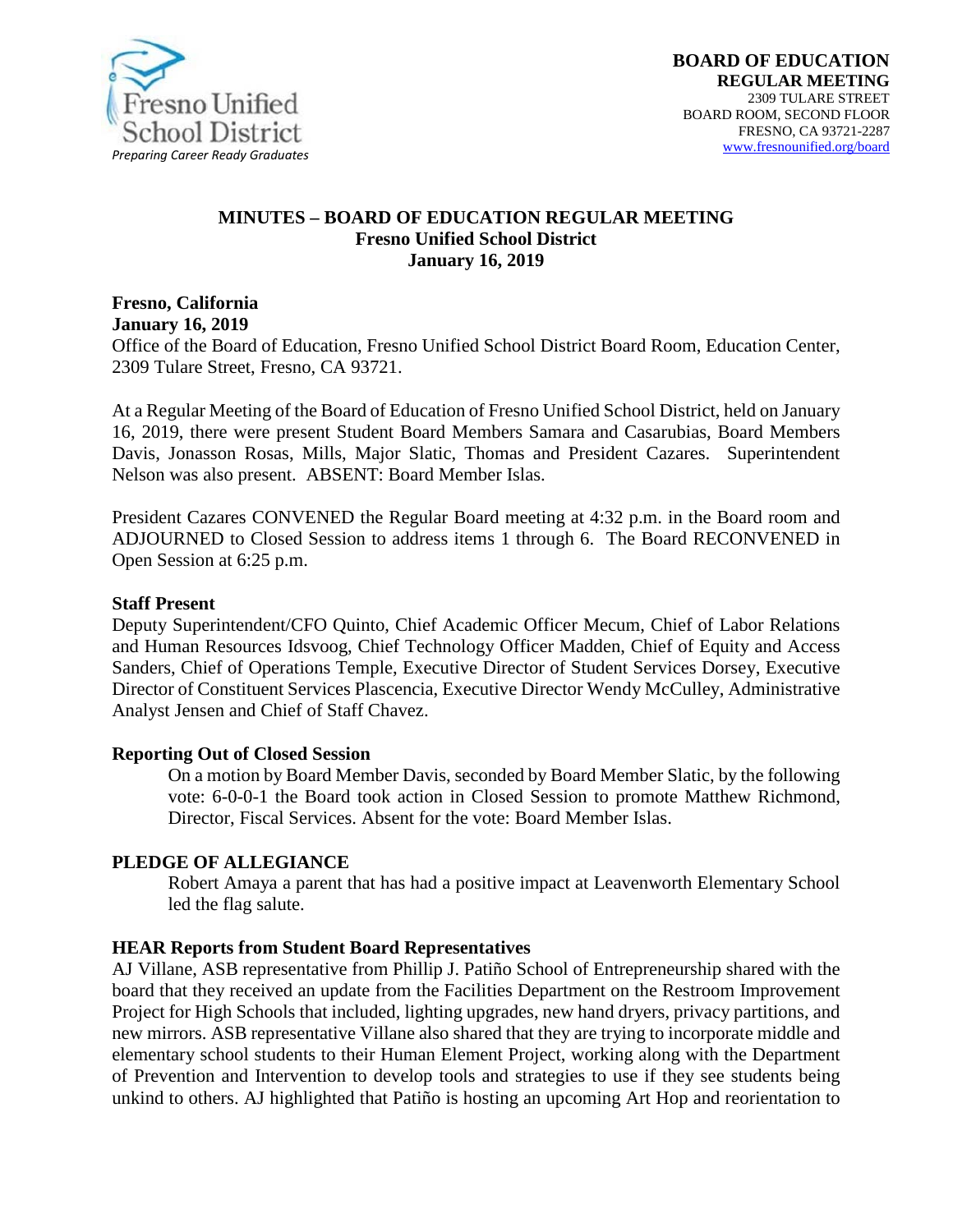remind students what it means to be an entrepreneur and the skills needed for it. On Saturday, February 26, students will have a Formal in their multi-purpose room. The theme is Hollywood/Emmy's. Juniors are preparing their MVP pitches for February and ASB elections will take place at the end of February.

Students from Ahwahnee Middle School were present and spoke about what they love about being a student at their school.

# **HEAR Report from Superintendent**

- Highlighted that Monday, January 7 district students returned from a three-week break. Rata High School, which serves students with developmental disabilities, returned to a renovated campus, with remodeled classrooms and improved facilities. The \$5.2 million project included remodeling the existing building, adding two classrooms; adding two fully equipped nurse stations; providing new conference, laundry and support spaces; extending and widening the outdoor walking track; installing an outdoor shade area and installing new concrete walks for access to the play courts and exercise apparatus.
- Nelson also shared that on January 8, district leaders joined students and staff at McLane High School to celebrate the completion of their new quad area. The event kicked off with bagpipers and ended with McLane's drum line as students officially opened the new space at the center of campus. The new quad provides students with additional green space, larger walkways, new benches, gathering areas and overall improved landscaping. Measure X funded the project.
- Superintendent shared that on February 13, staff will bring forward another presentation on the Special Education Strategic Master Plan derived from the Council of the Great City Schools' report. The district's plan addresses 14 recommendation areas outlined in the report under five focus areas:
	- 1. Prioritize Universal Inclusion and Support;
	- 2. Expand Student Learning Opportunities;
	- 3. Build Skills and Competencies for Staff;
	- 4. Engage and Empower Parents; and
	- 5. Implement Systems for Continuous Improvement

In November, the board of education took action to allocate an additional \$1 million in onetime funds to provide student technology, student curriculum, student equipment, staff technology and staff professional learning.

- Nelson also shared, January 22, Fresno Unified will host its annual Teacher Hiring Fair in the McLane High School cafeteria. While walk-ins are welcome, applicants are encouraged to visit the district website to complete an advanced application. Staff will conduct interviews and give intent-to-hire commitments to qualified candidates.
- Last, Superintendent highlighted that Fresno Unified's annual Excellence in Education event will take place on Monday, February 4 at the DoubleTree Hotel. The event will celebrate 50 of the district's top employees. Colleagues who watch them in action every day and are witness of their remarkable efforts in the name of our 74,000 students have nominated these individuals.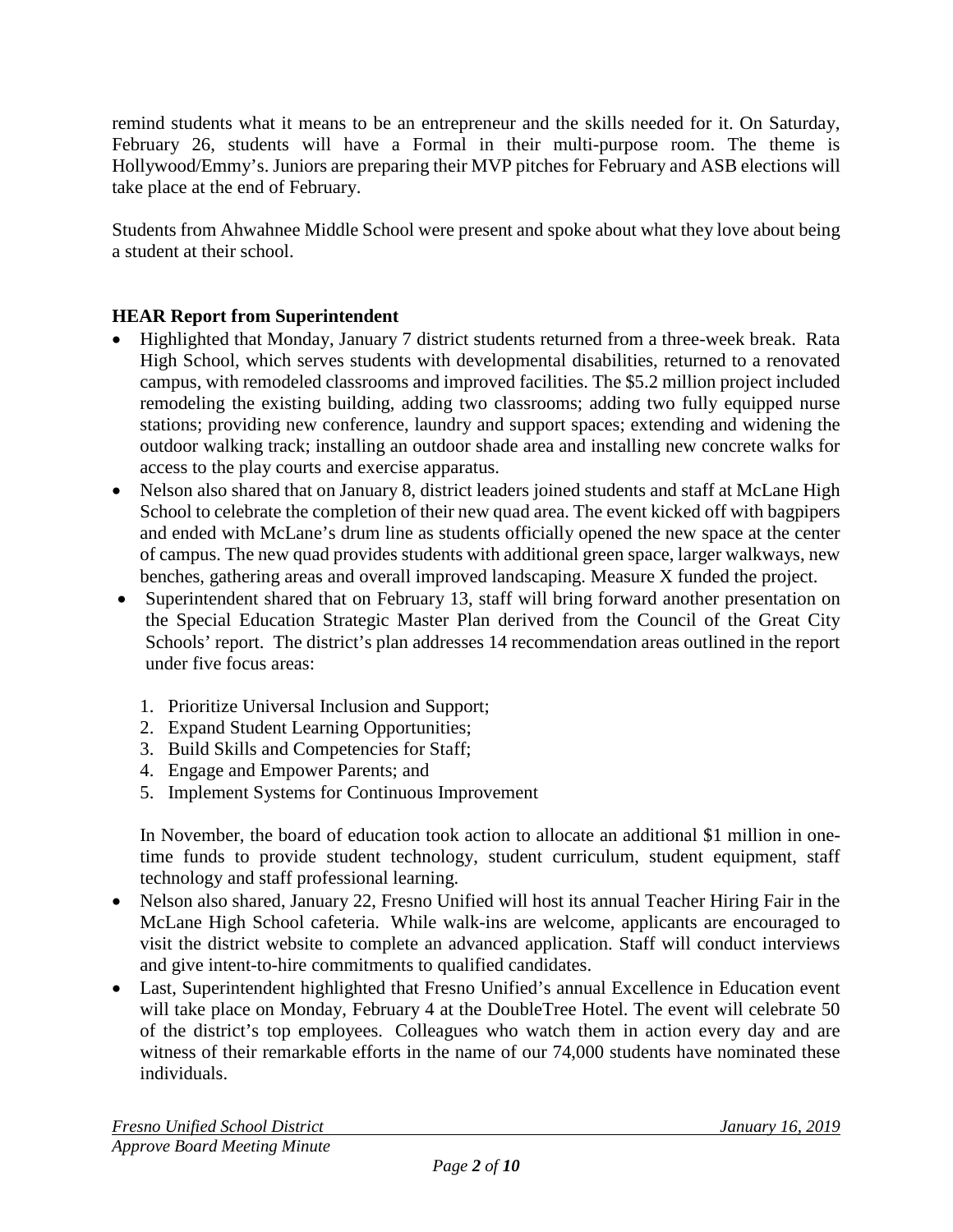# **OPPORTUNITY for Public Comment on Consent Agenda Items**

**Andrew Fabela –** Spoke on Agenda Item A-11-Ratify Change Orders for Projects. Mr. Fabela spoke on concerns that the district is spending unnecessarily on change orders. Feels the district needs to be more thorough prior going into bid.

On a motion by Member Davis, seconded by Member Jonasson Rosas, the consent agenda, exclusive of agenda items A-1, A-4 and A-13, which were pulled for further discussion, was approved on a roll call vote of 8-0-0-1 as follows: AYES: Student Board Members: Casarubias and Sarama, Board Members: Davis, Jonasson Rosas, Mills, Major Slatic, Thomas and Board President Cazares. ABSENT: Board Member Islas.

## **A. CONSENT AGENDA**

# **A-1, APPROVE Personnel List**

**APPROVED as recommended,** the Personnel List, Appendix A, as submitted. For the record, there were comments/questions regarding Holland Locker's retirement, congratulating him, his legacy and his families legacy, which runs deep within Fresno Unified, as well as thanking him for his years of service. Board Member Davis moved for approval, seconded by Member Mills, which carried a 6-0-0-1 vote as follows: AYES: Board Members: Davis, Jonasson Rosas, Mills, Major Slatic, Thomas and Board President Cazares. ABSENT: Board Member Islas.

**A-2, ADOPT Findings of Fact and Recommendations of District Administrative Board ADOPTED as recommended**, the Findings of Fact and Recommendations of District Administrative Panels resulting from hearings on expulsion and readmittance cases conducted during the period since the December 12, 2018 Regular Board meeting.

#### **A-3, APPROVE Minutes from Prior Meeting**

**APPROVED as recommended,** the draft minutes for the November 14, 2018 Regular Meeting.

**A-4, ADOPT Resolution 18-09 in Support of Full/Extended Day Kindergarten Instruction, and Resolution 18-10 in Support of Applications to the Full Day Kindergarten Facilities Grant Program**

**ADOPTED as recommended**, Resolution 18-09 and Resolution 18-10, related to Fresno Unified's full/extended day kindergarten programs. Resolution 18-09 declares support of full/extended day kindergarten instruction, as is required to apply for funding under the State's Full Day Kindergarten Facilities Grant Program. Resolution 18-10 declares support of the district's applications for State funding under the Full Day Kindergarten Facilities Grant Program, as required by the program. Assembly Bill 1808 (2018) appropriates \$100 million in 2018/19 for one-time grants to school districts for construction of new facilities or retrofit (modernization) of existing facilities to provide full day kindergarten classrooms.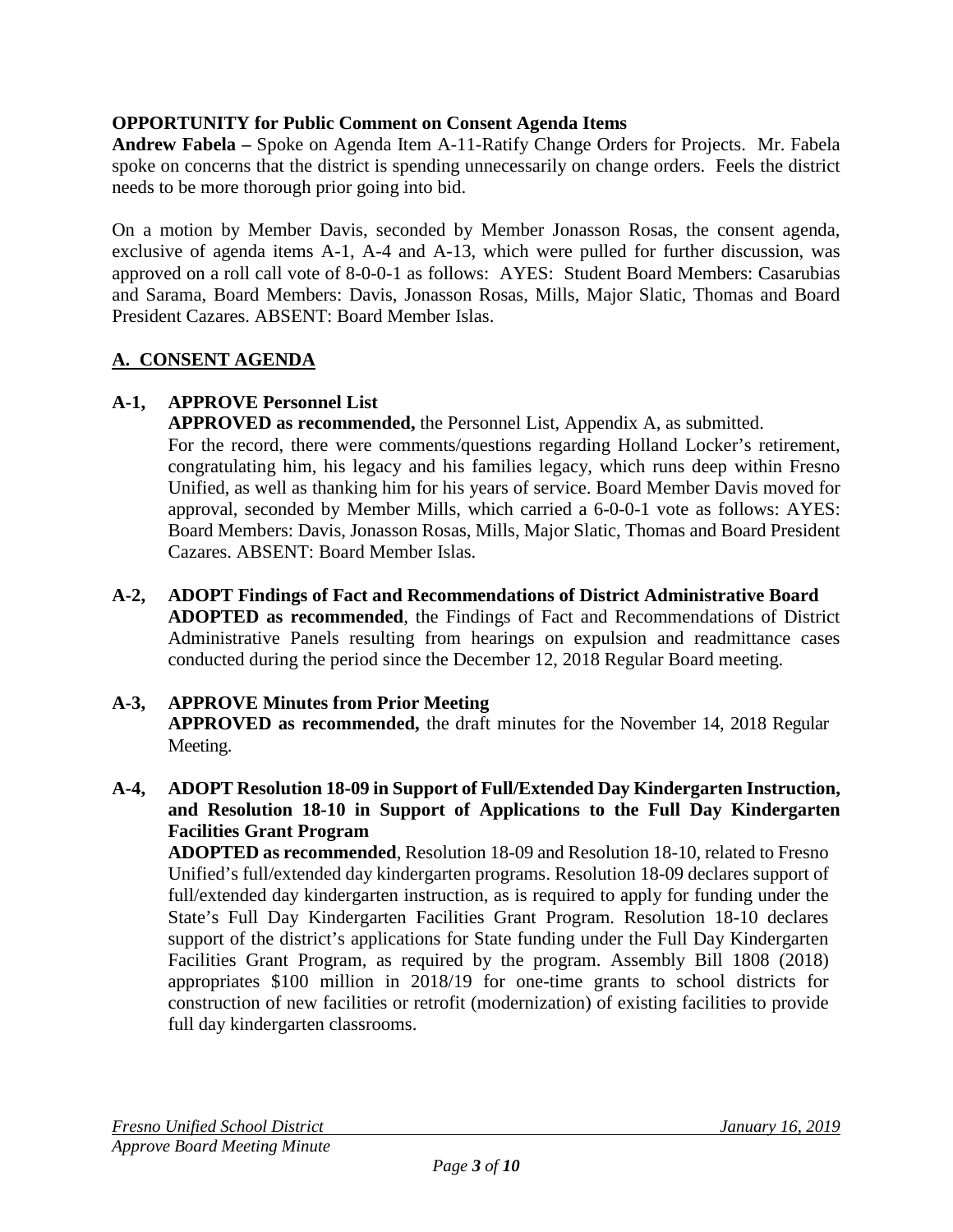For the record, there were comments/questions regarding clarity on what the resolutions are requesting, the four schools that were selected, and funding sources for potential future projects. Chief Operations Officer Karin Temple was available to respond. Board Member Mills moved for approval, seconded by Member Davis, which carried a 6-0-0-1 vote as follows: AYES: Board Members: Davis, Jonasson Rosas, Mills, Major Slatic, Thomas and Board President Cazares. ABSENT: Board Member Islas.

**A-5, APPROVE Award of Bid 19-07, Solid Waste Disposal and Recycling Services APPROVED as recommended,** Bid 19-07, Solid Waste Disposal and Recycling Services for all district schools and central office sites. Solid waste is collected Tuesday through Saturday; recycling is collected two to three times weekly depending on need. Implementation is expected approximately six weeks after Board approval. The contract term extends through June 30, 2024.

Staff recommends award to the lowest responsive, responsible bidders:

Allied Waste Services(Fresno, CA) Estimated Annual Waste Disposal \$1,141,400

Waste Management (Fresno, CA) Estimated Annual Recycling Services \$211,400

# **A-6, APPROVE Agreements with SMG: Save Mart Center for Graduation 2019 and 2020**

**APPROVED as recommended,** agreements with SMG: Save Mart Center to provide facilities, security, and audio-visual services for the graduation ceremonies for six high schools and for the African American senior recognition celebration to be held June 2-5, 2019 and May 31-June 3, 2020.

## **A-7, APPROVE Renewal Grant Application to the California Department of Education for the After School Education and Safety Program**

**APPROVED as recommended,** for the renewal grant application to the California Department of Education for the After School Education and Safety (ASES) Program. Fresno Unified operates thirty-one ASES programs (29 elementary and 2 middle schools). The goal of these site based programs is to provide a safe and educationally enriching environment that will improve student academic achievement, as well as support the educational goals of Fresno Unified. This renewal application will provide three years of continued program funding.

# **A-8, APPROVE Award of Bid 19-10, McLane High School Construction of New Aquatic Center**

**APPROVED as recommended,** Bid 19-10, for construction of the new aquatic center at McLane High School. The project is comprised of a 35-meter competition pool for swimming, diving, and water polo including a shallow section to accommodate teaching and community use; team/locker building with coach's office and concession room;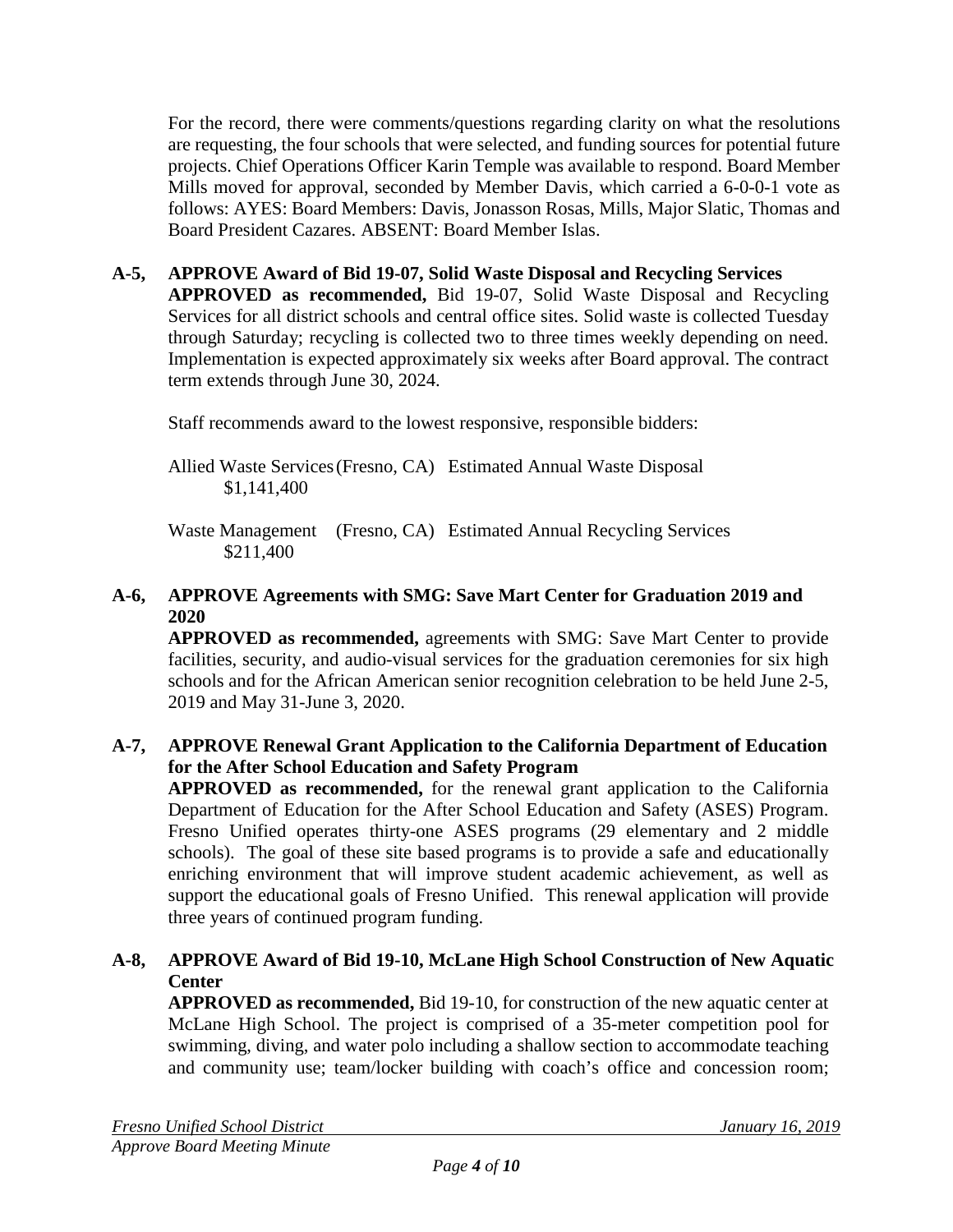mechanical building with storage and office space; bleachers including a shade structure; and related site work. Staff recommends the bid submitted by Katch Environmental, Inc. be rejected as non-responsive for deficiencies with listing of subcontractors per Public Contract Code 4100 and 20111.6; and award to the lowest responsive, responsible bidder:

Davis Moreno Construction, Inc. (Fresno, California) \$7,499,000

#### **A-9, APPROVE Proposed Revisions for Board Policy 5127**

**APPROVED as recommended,** revisions for Board Policy 5127 Graduation Ceremonies and Activities.

#### **A-10, APPROVE Provisional Internship Permits**

**APPROVED as recommended,** Provisional Internship Permit (PIP) recommendations to rehire or hire upon Board approval.

# **A-11, RATIFY Change Orders for the Projects Listed Below**

**RATIFIED as recommended**, Change Orders for the following projects:

Bid 17-14, Fresno High School's Royce Hall Acoustical Improvements and Remodel Change Order 3: \$80,736

Bid 18-09, Construction of New Classroom Buildings and Modernization of Administration Building for Slater Elementary School Change Order 5: \$34,767

Bid 18-13, Duncan Polytechnical High School Career Technical Education (CTE) Center Building Construction and Alterations to Existing Shop Building Change Order 2: \$68,453

Bid 18-14, Addams Elementary School Portable Relocation and Infrastructure Change Order 2: \$31,621

Bid 18-17, Sections A, B, D, E – Installation of Exterior Lighting Upgrades at Various Schools

Change Order 1: \$ 0

Bid 18-25, Sections Roosevelt High School Construction of New Aquatic Complex Change Order 2: \$35,821

Bid 18-28, Fremont Elementary School and Edison Computech Middle School Multipurpose Rooms HVAC Improvements

| Change Order 1: | \$4,567 |                  |
|-----------------|---------|------------------|
| Change Order 2: | SS.     | $\left( \right)$ |

Bid 18-33R, Fort Miller Middle School Gymnasium Make-up Air Units Replacement Rebid

Change Order 1: \$2,402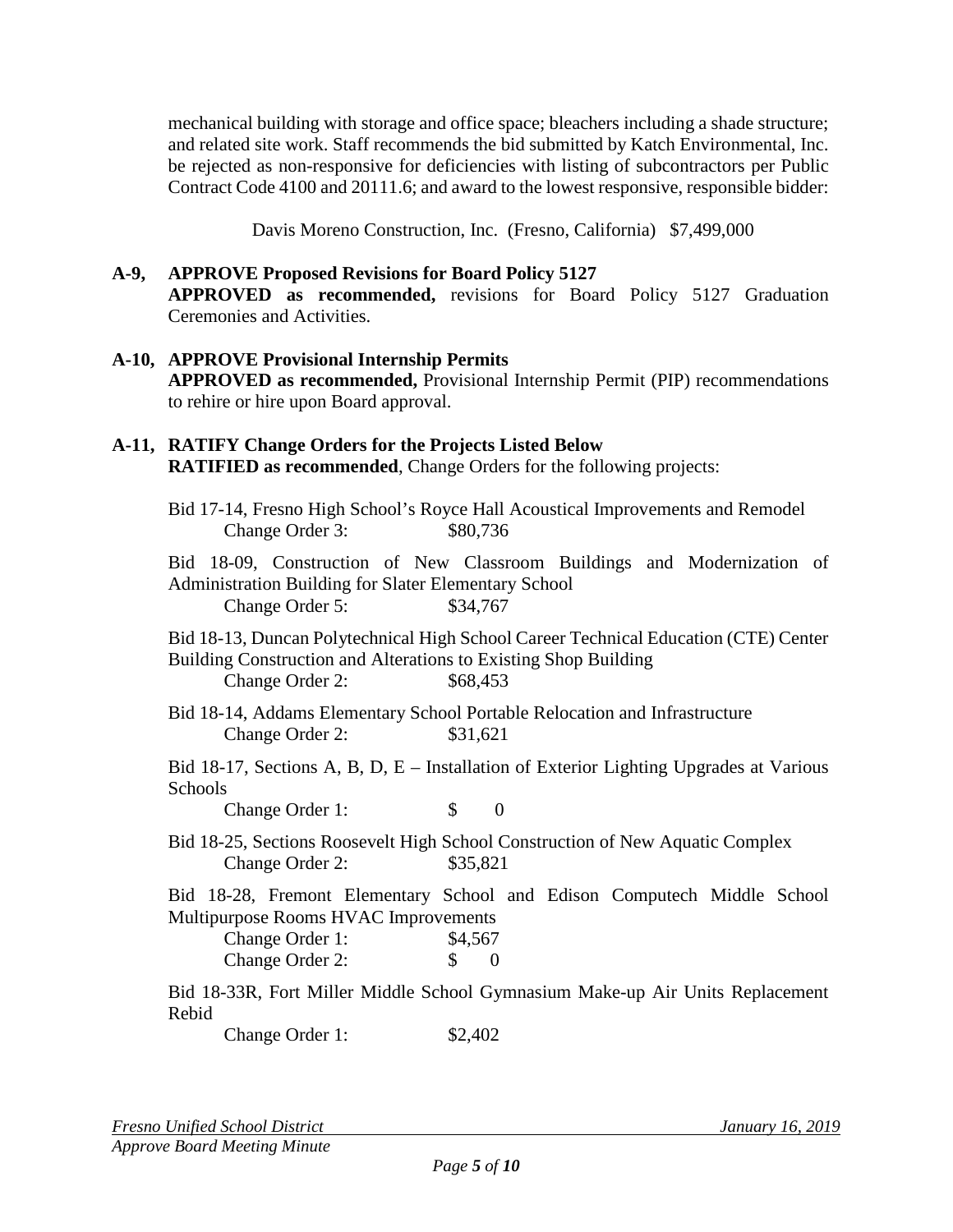## **A-12, RATIFY the Filing of Notices of Completion**

**PULLED BY STAFF. NO ACTION WAS TAKEN ON ITEM.** Notices of Completion for the following projects, which have been completed according to plans and specifications.

Bid 17-14, Fresno High School Royce Hall Acoustical Improvements and Remodel

Bid 18-17 Sections A, B, D, E, Installation of Exterior Lighting Upgrades at Various Schools

Bid 18-24, Sections B, C, Water Conservation and Irrigation Improvements at Various **Sites** 

Bid 18-28, Fremont Elementary School and Edison Computech Middle School Multipurpose Rooms HVAC Improvements

Bid 18-31, Storey and Viking Elementary Schools, and Tioga Middle School, Boilers and Chiller Replacement

Bid 18-38, Section A, Addicott and Vang Pao Elementary Schools' Portable Classroom Relocation and Infrastructure

**A-13, RATIFY Purchase Orders from October 1, 2018 through October 31, 2018 RATIFIED as recommended**, purchase orders issued from October 1, 2018 through October 31, 2018. Purchase orders for \$10,000 or more are presented first, followed by purchase orders for less than \$10,000. A list of purchase orders issued for Associated Student Body (ASB) accounts is also provided.

**Prior to the vote Board Member Jonasson Rosas made the following statement:** *Item A-13 includes a purchase order for Fresno EOC. I am employed by Fresno EOC,* 

*which is a not-profit corporation, so I have a remote financial interest in this item.*

*Consistent with my prior recusals for Fresno EOC, and in the interest of full transparency, I am abstaining per Board Bylaw 9270.*

#### **Prior to the vote Board Member Mills made the following statement:**

*Item A-13 on tonight's agenda contains a purchase order from AT&T Mobility. I have financial investments valued at or above the reporting threshold in AT&T. Therefore, in the interest of full transparency, I am abstaining from this vote pursuant to Board Bylaw 9270.*

For the record, there were no questions regarding this item. Board Member Davis moved for approval, seconded by Member Thomas, which carried a 4-0-2-1 vote as follows: AYES: Board Members: Davis, Major Slatic, Thomas and Board President Cazares. ABSTENTIONS: Board Members Jonasson Rosas and Mills. ABSENT: Board Member Islas.

# **END OF CONSENT AGENDA**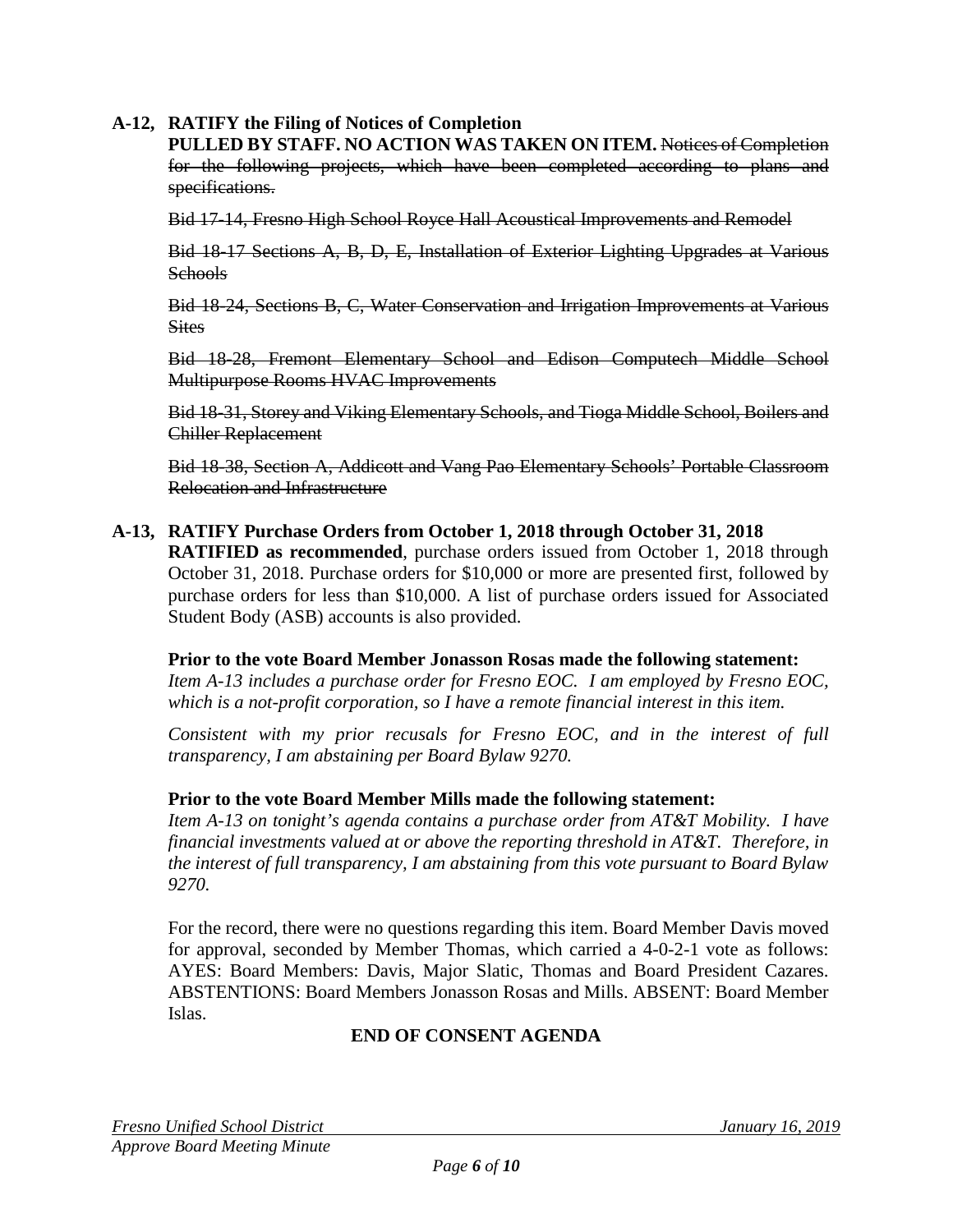# **UNSCHEDULED ORAL COMMUNICATIONS**

**Andrew Fabela** – Spoke about the Bullard incident video and how the student's comments could be taken as causing bodily harm to an individual and thus charged as a felony. Was frustrated to see Agenda Item B-16 *Conduct Public Hearing Regarding Preliminary Environmental Assessment for the District-owned Parcel at the Southeast Corner of East Church Avenue and South Orangewood Drive Related to the Proposed Relocation of the Phoenix Academy Campus*  pulled from the agenda. Would have liked to talk about the environmental assessment. Feels that when the district pulls items off the Agenda that they are trying to be sneaky.

**Mary Haskin** – Spoke about the new Trustee in the Bullard region. Is concerned about the narrative that the new trustee and media are putting out in the public regarding Superintendent Nelson. Superintendent recently received a positive evaluation and is making positive change with FTA. The district is moving in a positive direction, but has grave concerns about the new trustee.

# **B. CONFERENCE/DISCUSSION AGENDA**

#### **Agenda Item B-14, Opportunity for Public Discussion of the California School Employees Association Chapter 143 initial proposal to the Fresno Unified School District for the 2019- 2020 Reopener Agreement**

In accordance with Government Code 3547, all initial proposals of the exclusive representative shall be presented at a public meeting of the public school employer, and thereafter shall be a public record. Provided to the Board binders was the California School Employees Association (CSEA) Chapter 143 initial proposal to the Fresno Unified School District for the 2019-2020 Reopener Agreement presented at the December 12, 2018 meeting of the Board of Education and returned to this agenda for formal presentation, public discussion and acknowledgment of receipt.

Presentation by Chief of Human Resources and Labor Relations Paul Idsvoog.

An opportunity was provided to hear questions/concerns from members of the Board and staff was available to respond.

For the record, there were no questions/comments. No action is required on this item.

#### **Agenda Item B-15, Opportunity for Public Discussion and Adopt the Fresno Unified School District initial proposal to the California School Employees Association for the 2019-2020 Reopener Agreement**

In accordance with Government Code 3547, all initial proposals of the public school employers shall be presented at a public meeting of the public school employer, and thereafter shall be a public record. Provided to the Board was the Fresno Unified School District initial proposal to the California School Employees Association (CSEA) Chapter 143 for the 2019-2020 Successor Agreement presented at the December 12, 2018 meeting of the Board of Education and returned to this agenda for public discussion and Board adoption.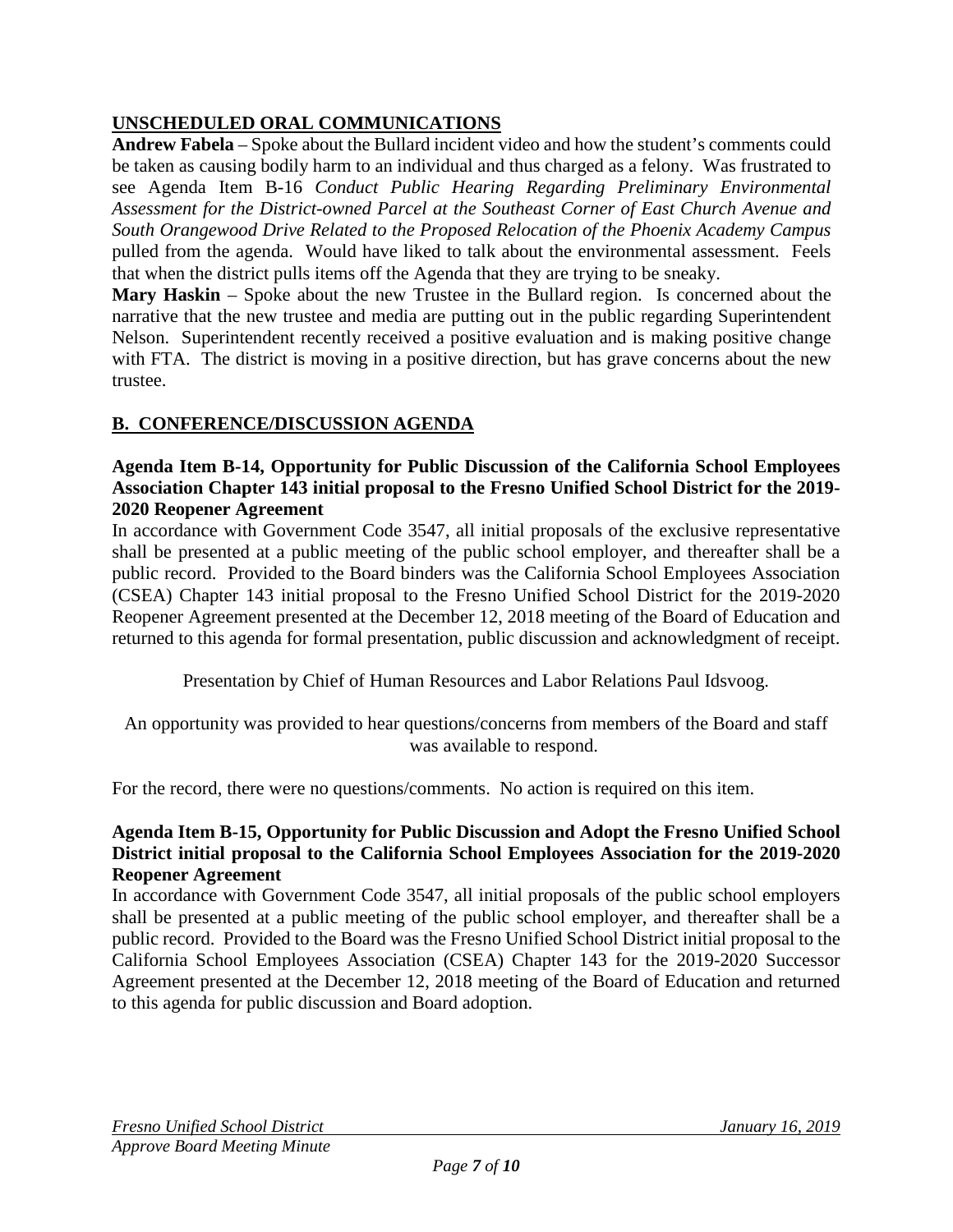Presentation by Chief of Human Resources and Labor Relations Paul Idsvoog.

An opportunity was provided to hear questions/concerns from members of the Board and staff was available to respond.

For the record, there were no questions/comments. Board Member Mills moved for approval, seconded by Member Jonasson Rosas, which carried a 6-0-0-1 vote as follows: AYES: Board Members: Davis, Jonasson Rosas, Mills, Major Slatic, Thomas and Board President Cazares. ABSENT: Board Member Islas.

**B-16, CONDUCT Public Hearing Regarding Preliminary Environmental Assessment for the District-owned Parcel at the Southeast Corner of East Church Avenue and South Orangewood Drive Related to the Proposed Relocation of the Phoenix Academy Campus ITEM WAS PULLED FROM THE AGENDA. NO ACITON WAS TAKEN ON THIS ITEM** Included in the Board binders is the Executive Summary for the draft Preliminary Environmental Assessment (PEA) related to the district's five-acre parcel at the southeast corner of Church Ave. and Orangewood Dr. (east of Peach Ave.), the planned location for a new master-planned modular campus for Phoenix Academy, the district's secondary community day program. Phoenix Academy is currently housed at the Southeast Campus at 5090 E. Church, and must be relocated to accommodate construction of the new Herrera Elementary School. Education Code requires the district to make the PEA available for public review, conduct a public hearing, and accept the PEA before the State Department of Toxic Substances Control (DTSC) makes a final determination on the PEA. Fiscal impact: There is no fiscal impact to the district. Contact person: Karin Temple, telephone 457-3134.

**Agenda Item B-17, Present and Discuss 2017/18 Measure Q and Measure X Annual Report** The Measure Q and Measure X Annual Report for the period July 1, 2017 - June 30, 2018 was presented on behalf of the Citizens' Bond Oversight Committee (CBOC). The duties of the CBOC are to review the quarterly bond expenditure reports produced by the district's independent accountant, and present an annual report indicating the district's compliance with the Constitution of the State of California. To perform the duty of reporting on Constitutional compliance, the CBOC receives and reviews the required annual, independent performance and financial statements audits conducted by the district's independent accountant, as well as the quarterly audits that exceed State requirements. The annual audits were received and reviewed by the CBOC on November 15, 2018. There were no audit findings or adjustments.

Presentation by Chief of Operations Karin Temple.

An opportunity was provided to hear questions/concerns from members of the Board and staff was available to respond.

For the record, there were questions/comments regarding climate control vs. air conditioning, how many classrooms still do not have air conditioning, appointments to the Oversight Committee, thanking Karin and staff for the workshop, apologizing for tone and behavior at the workshop,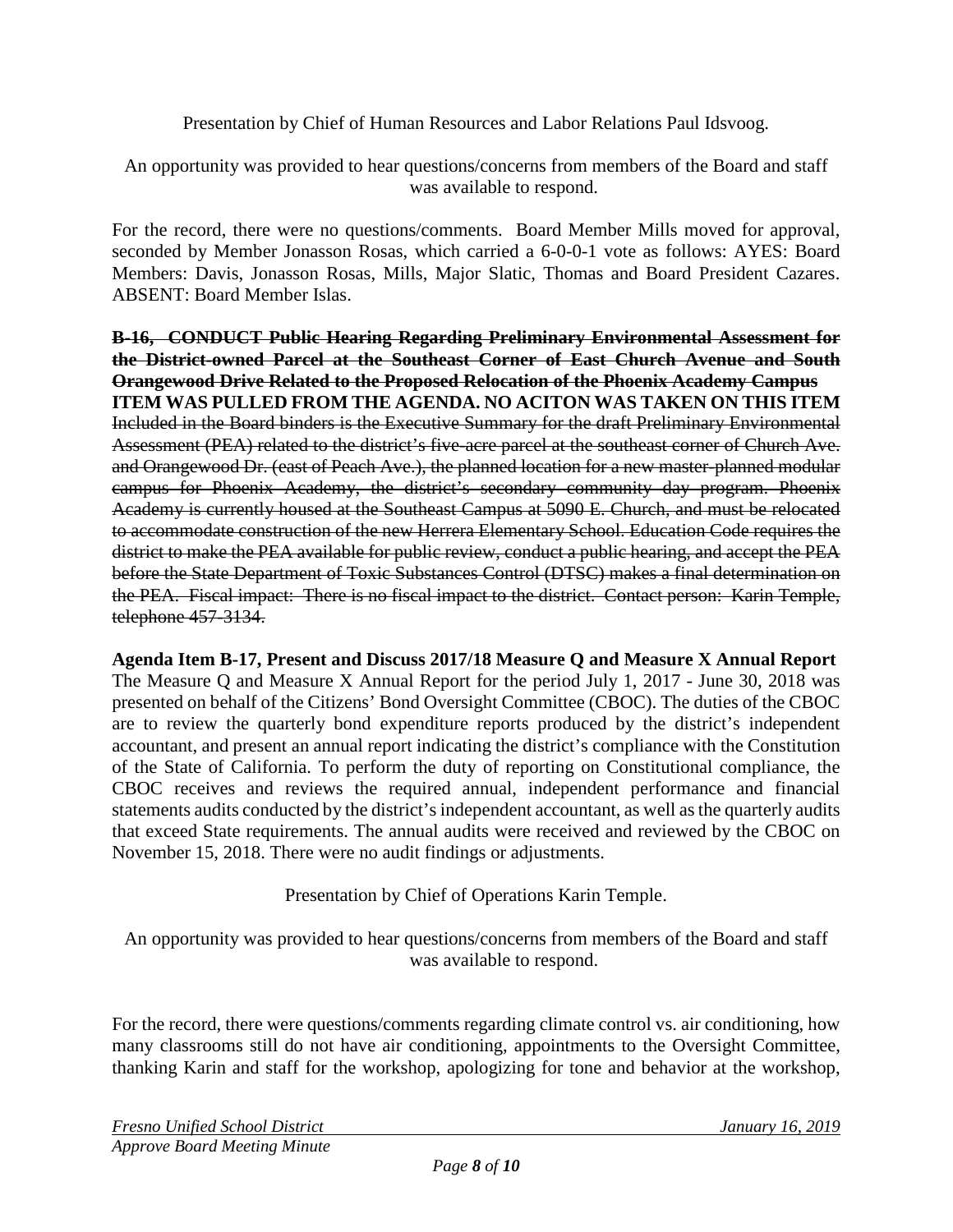suggestion of a possible app for staff and community to submit a facility work order, and a suggestion to be mindful when considering cutting down trees at school sites. Chief of Operations Karin Temple was available to respond. No action is required on this item.

## **Agenda Item B-18, Present and Discuss Overview of Governor's 2019/20 Proposed Budget**

Governor Newsom released his proposed 2019/20 State Budget on January 10, 2019. Staff attended a School Services of California workshop focused on the new budget on January 15, 2019 to receive the most updated information. Information was presented to the Board of Education at the January 16, 2019 Board meeting. The presentation and discussion outlined the Governor's 2019/20 Proposed State Budget.

# Presentation by Deputy Superintendent/CFO Ruth F. Quinto

An opportunity was provided to hear questions/concerns from members of the Board and staff was available to respond.

For the record, there were questions/comments regarding the length of the LCAP presentation, do we reach out to service groups, how has the attendance turnout been, are we communicating to families via phone, and what is the Parent University participation rate. Deputy Superintendent/CFO Ruth F. Quinto was available to respond. No action is required on this item.

## **Agenda Item B-19, Discuss and Approve the 2019 List of Board Member Committees and Organizations**

The Board received a list of committees and organizations to which Board Members are appointed each year. The Board President solicited input from members as to their preferences and publicized the appointments.

#### Presentation by Board President Cazares

An opportunity was provided to hear questions/concerns from members of the Board.

For the record, there were no questions/comments regarding the agenda item. Board Member Jonasson Rosas moved for approval, seconded by Member Mills, which carried a 6-0-0-1 vote as follows: AYES: Board Members: Davis, Jonasson Rosas, Mills, Major Slatic, Thomas and Board President Cazares. ABSENT: Board Member Islas.

# **C. RECEIVE INFORMATION & REPORTS**

#### **The Board was in receipt of the following items:**

- Agenda Item C-20, the Fresno Teachers Association Initial Proposal to Fresno Unified School District for the 2019-2022 Successor Agreement
- Agenda Item C-21, the Fresno Unified School District Initial Proposal to Fresno Teachers Association for the 2019-2022 Successor Agreement